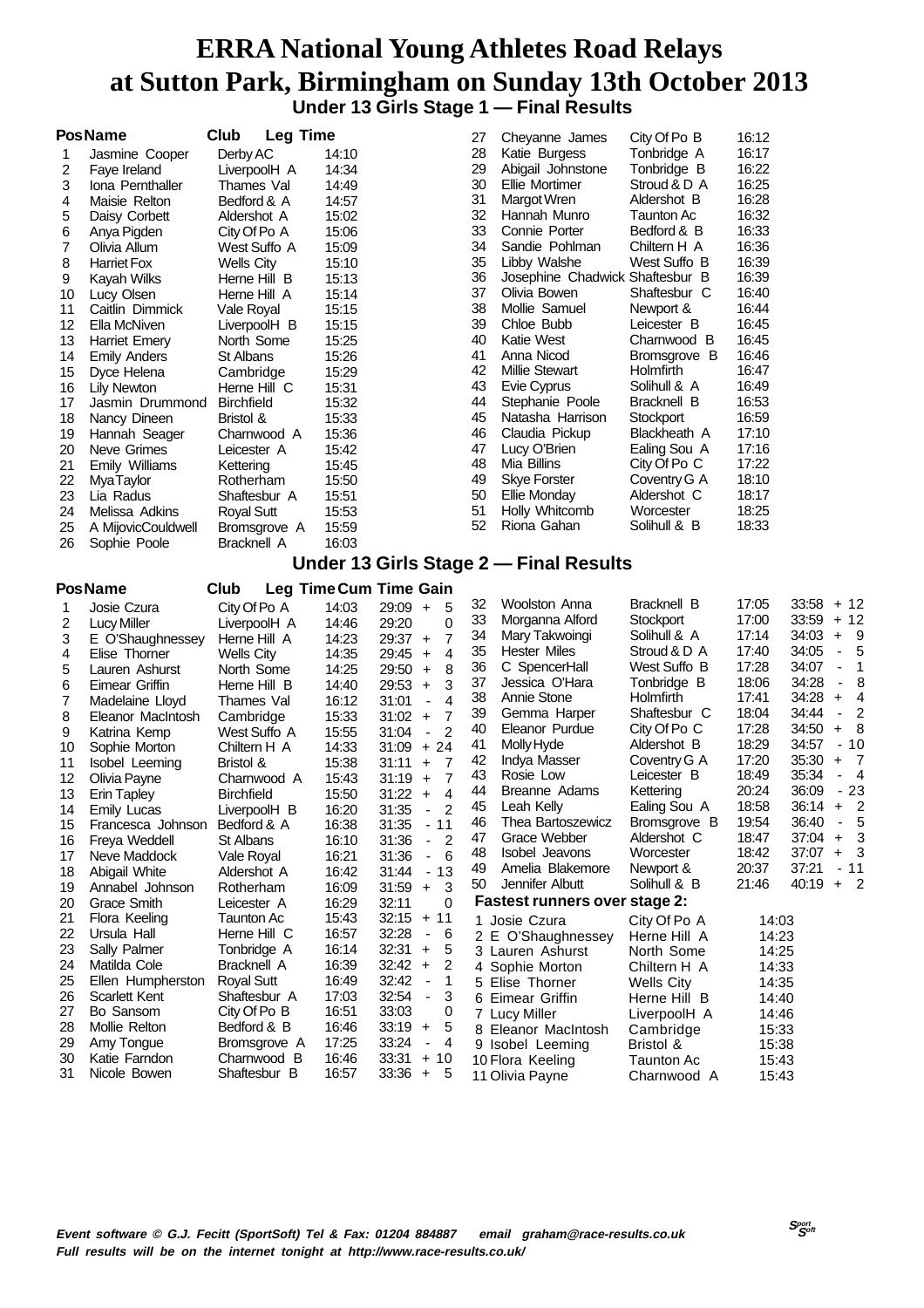**Under 13 Girls Stage 3 — Final Results**

|    | <b>PosName</b>           | Club               |       | <b>Leg Time Cum Time Gain</b>             |    |                               |                  |       |                    |                |
|----|--------------------------|--------------------|-------|-------------------------------------------|----|-------------------------------|------------------|-------|--------------------|----------------|
| 1  | Alex Brown               | Herne Hill A       | 14:16 | $43:53 +$<br>2                            | 28 | Lidia Kyriacou                | Shaftesbur B     | 17:13 | 50:49              | $+3$           |
| 2  | <b>Katie Miller</b>      | LiverpoolH A       | 15:18 | 44:38<br>$\Omega$                         | 29 | Ashleigh Hyde                 | Bedford & B      | 17:32 | 50:51              | 1              |
| 3  | Olivia Wiseman           | City Of Po A       | 15:37 | $\overline{2}$<br>44:46<br>$\blacksquare$ | 30 | Jasmine Stevens               | Charnwood B      | 17:45 | 51:16              | 0              |
| 4  | <b>Charlotte Buckley</b> | Thames Val         | 14:42 | 3<br>45:43<br>$+$                         | 31 | Ella Bolton                   | Solihull & A     | 18:03 | 52:06<br>$\ddot{}$ | 3              |
| 5  | Elena Sidman             | Wells City         | 16:02 | 45:47<br>1<br>$\blacksquare$              | 32 | Jodie Strettell               | Aldershot B      | 17:29 | 52:26<br>$\ddot{}$ | 9              |
| 6  | Olivia Burton            | North Some         | 16:16 | 46:06<br>1<br>$\blacksquare$              | 33 | Lauren Keyse                  | Stroud & D A     | 18:55 | 53:00<br>$+$       | $\overline{2}$ |
| 7  | Mia Atkinson             | Charnwood A        | 14:48 | 5<br>46:07<br>$\ddot{}$                   | 34 | Lucy Moore                    | City Of Po C     | 18:11 | 53:01<br>$\ddot{}$ | -6             |
| 8  | Rebecca Daniel           | West Suffo A       | 15:09 | 46:13<br>1<br>$+$                         | 35 | Sophia Staab                  | Shaftesbur C     | 18:46 | 53:30<br>$+$       | $\overline{4}$ |
| 9  | Clarissa Nicholls        | Herne Hill B       | 16:30 | 3<br>46:23<br>$\blacksquare$              | 36 | Alice Shelbourne              | <b>Holmfirth</b> | 19:32 | 54:00<br>$+$       | $\overline{2}$ |
| 10 | <b>Sinead Stovell</b>    | Bedford & A        | 15:12 | 5<br>$46:47 +$                            | 37 | Eleanor Moss                  | Bromsgrove B     | 17:40 | 54:20<br>$\ddot{}$ | -9             |
| 11 | Georgina Denham          | Vale Royal         | 15:36 | 6<br>47:12<br>$\ddot{}$                   | 38 | Cameron Thomas                | Ealing Sou A     | 19:05 | 55:19<br>$\ddot{}$ | - 7            |
| 12 | Niamh Reid-Smith         | Aldershot A        | 15:30 | 47:14<br>6<br>$+$                         | 39 | Jenifer Robinson              | Kettering        | 19:29 | 55:38<br>$\ddot{}$ | - 5            |
| 13 | Grace Harris             | Rotherham          | 15:20 | 6<br>47:19<br>$+$                         | 40 | <b>Charlotte Albutt</b>       | Worcester        | 18:53 | 56:00<br>$\ddot{}$ | -8             |
| 14 | Leah Spencer             | <b>Birchfield</b>  | 16:00 | 47:22<br>$\blacksquare$                   | 41 | Constance Farmer              | Leicester B      | 20:28 | 56:02<br>$+$       | 2              |
| 15 | Jessica Cook             | LiverpoolH B       | 15:51 | 47:26<br>1<br>÷,                          | 42 | Georgia Brenton               | Aldershot C      | 19:38 | 56:42<br>$\ddot{}$ | - 5            |
| 16 | Jessica Laitner          | St Albans          | 16:15 | 47:51<br>0                                | 43 | Freya Williams                | Newport &        | 19:30 | 56:51<br>$\ddot{}$ | - 6            |
| 17 | Olivia Crofts            | Bristol &          | 16:53 | 48:04<br>6<br>$\blacksquare$              | 44 | Louise Gallagher              | Solihull & B     | 19:48 | $1:00:07 + 6$      |                |
| 18 | Robyn Watkins            | Chiltern H A       | 16:55 | 48:04<br>8<br>$\overline{\phantom{a}}$    |    | Fastest runners over stage 3: |                  |       |                    |                |
| 19 | Mia Groom                | Shaftesbur A       | 16:21 | 49:15<br>7<br>$+$                         |    | 1 Alex Brown                  | Herne Hill A     | 14:16 |                    |                |
| 20 | Stephanie Puxty          | Tonbridge A        | 16:51 | 49:22<br>3<br>$\ddot{}$                   |    | 2 Charlotte Buckley           | Thames Val       | 14:42 |                    |                |
| 21 | <b>Beth Wilson</b>       | Cambridge          | 18:22 | 49:24<br>13<br>$\overline{\phantom{a}}$   |    | 3 Mia Atkinson                | Charnwood A      | 14:48 |                    |                |
| 22 | Maddie Wilton            | City Of Po B       | 16:32 | 49:35<br>5<br>$\ddot{}$                   |    | 4 Rebecca Daniel              | West Suffo A     | 15:09 |                    |                |
| 23 | Naomi Bruce              | <b>Bracknell A</b> | 17:02 | 49:44<br>1<br>$\ddot{}$                   |    | 5 Sinead Stovell              | Bedford & A      | 15:12 |                    |                |
| 24 | ConnieMay Roper          | Leicester A        | 17:46 | 49:57<br>4<br>$\overline{\phantom{a}}$    |    | 6 Katie Miller                | LiverpoolH A     | 15:18 |                    |                |
| 25 | Olivia Goodwin           | Herne Hill C       | 17:31 | 49:59<br>3<br>$\frac{1}{2}$               |    | 7 Grace Harris                | Rotherham        | 15:20 |                    |                |
| 26 | Lucy Ollerenshaw         | Royal Sutt         | 17:27 | 50:09<br>1<br>$\overline{\phantom{a}}$    |    | 8 Niamh Reid-Smith            | Aldershot A      | 15:30 |                    |                |
| 27 | Ellen Bowen              | Bromsgrove A       | 16:54 | 50:18<br>-2<br>$+$                        |    | 9 Georgina Denham             | Vale Royal       | 15:36 |                    |                |
|    |                          |                    |       |                                           |    | 10 Olivia Wiseman             | City Of Po A     | 15:37 |                    |                |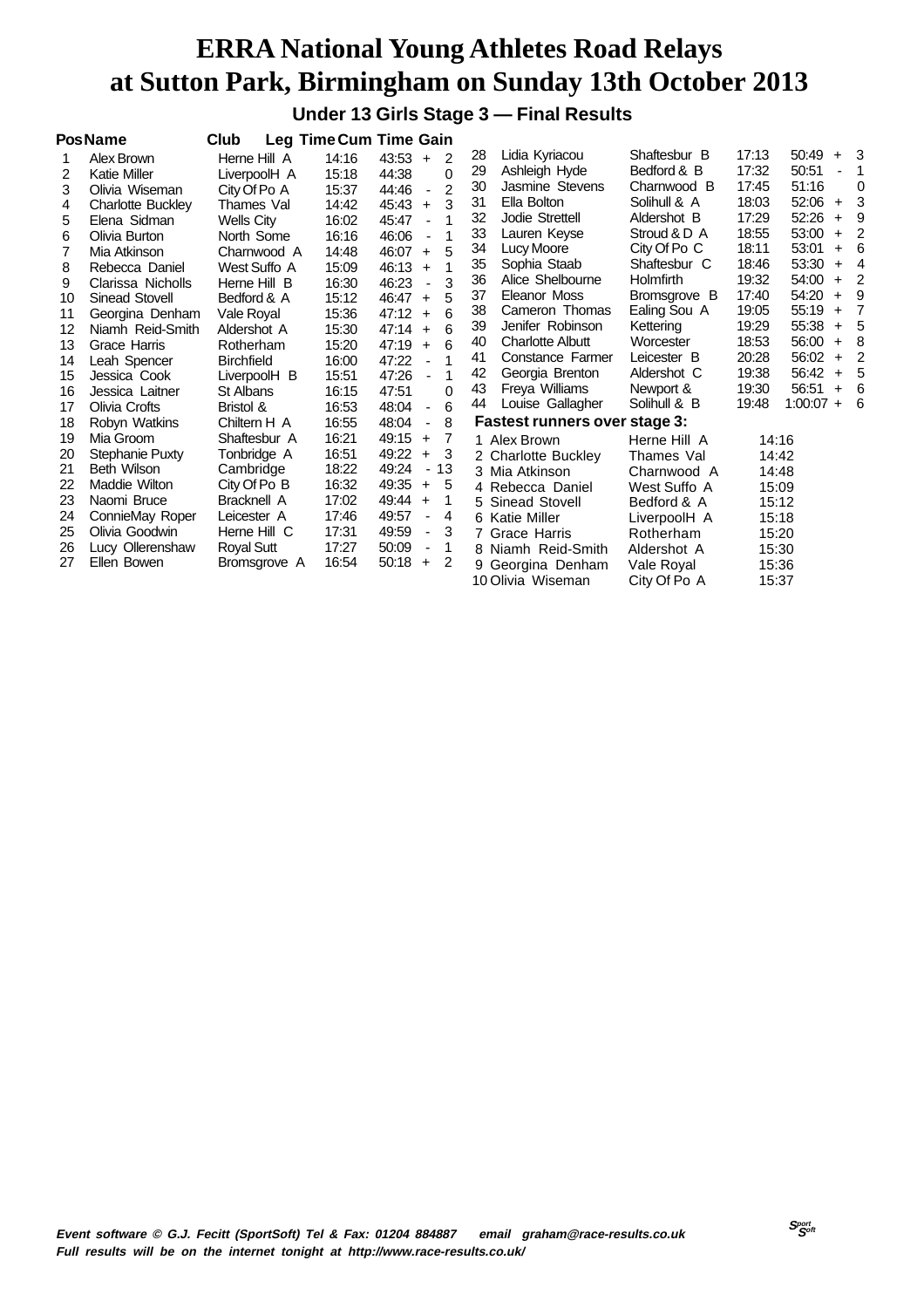**Under 13 Girls — Team Results — Final**

#### **(nn) is team position after the appropriate stage.**

|                                                      | 1 Herne Hill Harriers                                                                                                                     | $'A'$ 43:53   |
|------------------------------------------------------|-------------------------------------------------------------------------------------------------------------------------------------------|---------------|
|                                                      | 1 LucyOlsen (10) 15:14 2 EO'Shaughnessey (3)<br>14:23 3Alex Brown (1) 14:16<br>3Alex Brown (1) 14:16                                      |               |
|                                                      | A'<br>2 Liverpool Harriers & AC                                                                                                           | 44:38<br>(2)  |
|                                                      | 14:46<br>3 City Of Portsmouth AC<br>3 City Of Portsmouth AC<br>(A)                                                                        | 44:46         |
|                                                      | 1 Anya Pigden (6) 15:06 2 Josie Czura<br>14:03 3 3 3 3 Mixia Wiseman (3)                                                                  | (1)<br>15:37  |
| 4 Thames Valley Harriers                             |                                                                                                                                           | 45:43         |
| 16:12                                                | 1 IonaPemthaller (3) 14:49 2 MadelaineLloyd (7)<br>16:12 14:42 3CharlotteBuckley (4) 14:42<br>3CharlotteBuckley (4)                       | 14:42         |
| 5 Wells City Harriers                                |                                                                                                                                           | 45:47         |
| 14:35                                                | 1 Harriet Fox (8) 15:10 2 Elise Thomer<br>3ElenaSidman(5) 16:02                                                                           | (4)           |
| 6 North Somerset AC                                  |                                                                                                                                           | 46:06         |
| 14:25                                                | 1 HarrietEmery (13) 15:25 2 Lauren Ashurst<br>14:25 3OliviaBurton (6) 16:16<br>3OliviaBurton (6) 16:16                                    | (5)           |
| 7 Charnwood A C                                      | $\mathbf{A}$ ,                                                                                                                            | 46:07<br>(12) |
|                                                      | 1 Hannah Seager (19) 15:36 2 Olivia Payne<br>15:43 3 Mia Atkinson (7) 14:48<br>3MiaAtkinson (7) 14:48                                     |               |
| 8 West Suffolk AC                                    | $\mathbf{A}$                                                                                                                              | 46:13         |
| 15:55                                                | 1 OliviaAllum (7) 15:09 2 KatrinaKemp<br>15:55 3RebeccaDaniel (8)<br>3RebeccaDaniel (8)                                                   | (9)<br>15:09  |
| 9 Herne Hill Harriers                                | $\mathbf{B}^*$                                                                                                                            | 46:23         |
|                                                      | 1 Kayah Wilks (9) 15:13 2 Eimear Griffin<br>14:40 3 Clarissa Nicholls (9)<br>3ClarissaNicholls (9)                                        | (6)<br>16:30  |
|                                                      | $A' = 46:47$                                                                                                                              |               |
|                                                      | 10 Bedford & County AC  43 1 Maisie Relton (4) 14:57 2 Francesca Johnson (15)<br>16:38 3 Sinead Stovell (10) 15:12<br>3SineadStovell (10) | 15:12         |
| 11 Vale Royal AC                                     |                                                                                                                                           | 47:12         |
| 16:21                                                | 3GeorginaDenham                                                                                                                           | (17)<br>(11)  |
|                                                      |                                                                                                                                           |               |
| 15:36                                                | 12 Aldershot Farnham & District 'A'                                                                                                       | 47:14         |
|                                                      |                                                                                                                                           | (18)          |
|                                                      | 1 DaisyCorbett (5) 15:02 2 Abigail White<br>16:42 3Niamh Reid-Smith (12)                                                                  | 15:30         |
| 13 Rotherham Harriers & AC                           |                                                                                                                                           | 47:19         |
| 1 MyaTaylor<br>16:09                                 | (22) 15:50 2 Annabel Johnson (19)<br>3Grace Harris (13)15:20                                                                              |               |
| 14<br><b>Birchfield Harriers</b>                     |                                                                                                                                           | 47:22         |
| 1 JasminDrummond<br>15:50                            | (17) 15:32 2 ErinTapley<br>3Leah Spencer (14)                                                                                             | (13)<br>16:00 |
| 15                                                   | 'R'                                                                                                                                       |               |
| 1 EllaMcNiven<br>16:20                               | Liverpool Harriers $&AC$<br>(12) 15:15 2 EmilyLucas                                                                                       | 47:26<br>(14) |
| 16<br><b>StAlbansAC</b>                              | 3JessicaCook(15)15:51                                                                                                                     | 47:51         |
| 1 Emily Anders<br>16:10                              | (14) 15:26 2 FreyaWeddell<br>3JessicaLaitner (16)                                                                                         | (16)<br>16:15 |
| 17 Bristol & West Ac (Est. 1882)                     |                                                                                                                                           | 48:04         |
| 1 Nancy Dineen                                       | (18) 15:33 2 IsobelLeeming                                                                                                                | (11)          |
| 15:38                                                | 3OliviaCrofts (17)16:53<br>$\mathbf{A}$                                                                                                   | 48:04         |
| 18 Chiltern Harriers AC<br>1 Sandie Pohlman<br>14:33 | (34) 16:36 2 SophieMorton<br>3RobynWatkins (18)                                                                                           | (10)<br>16:55 |
| 19 Shaftesbury Barnet Harriers<br>1 LiaRadus         | $\mathbf{A}$<br>(23) 15:51 2 ScarlettKent                                                                                                 | 49:15<br>(26) |

|    | 20<br>TonbridgeAC                                              |      |                |                | $\mathbf{A}$              | 49:22                          |       |
|----|----------------------------------------------------------------|------|----------------|----------------|---------------------------|--------------------------------|-------|
|    | 1 KatieBurgess<br>3 Stephanie Puxty (20) 16:51                 |      | $(28)$ 16:17   |                | 2 Sally Palmer            | (23)                           | 16:14 |
|    | 21 Cambridge & Coleridge AC                                    |      |                |                |                           | 49:24                          |       |
| 1. | DyceHelena (15) 15:29<br>BethWilson (21) 18:22<br>3 BethWilson |      | $(21)$ 18:22   | 2              | EleanorMacIntosh (8)      |                                | 15:33 |
|    | 22 City Of Portsmouth AC                                       |      |                |                | ʻВ'                       | 49:35                          |       |
|    | 1 CheyanneJames (27) 16:12                                     |      |                | 2              | <b>BoSansom</b>           | (27)                           | 16:51 |
|    | 3 Maddie Wilton                                                | (22) | 16:32          |                |                           |                                |       |
|    | 23 Bracknell AC                                                |      |                |                | $\mathbf{A}$              | 49:44                          |       |
|    | 1 SophiePoole (26) 16:03<br>3 NaomiBruce (23) 17:02            |      |                | 2              | <b>MatildaCole</b>        | (24)                           | 16:39 |
|    | 24 Leicester Coritanian AC                                     |      |                |                | $\cdot_A$ ,               | 49:57                          |       |
|    | 1 NeveGrimes                                                   |      | $(20)$ 15:42   | 2              | Grace Smith               | (20)                           | 16:29 |
|    | 3 ConnieMayRoper (24) 17:46                                    |      |                |                |                           |                                |       |
|    | 25 Herne Hill Harriers                                         |      |                |                | $\cdot$ C'                | 49:59                          |       |
|    | 1 Lily Newton<br>$(16)$ 15:31<br>3 Olivia Goodwin (25) 17:31   |      |                | 2              | UrsulaHall                | (22)                           | 16:57 |
|    | Royal Sutton Coldfield AC<br>26                                |      |                |                |                           | 50:09                          |       |
|    | 1 Melissa Adkins                                               |      | $(24)$ 15:53   | $\overline{2}$ | EllenHumpherston (25)     |                                | 16:49 |
|    | 3 Lucy Ollerenshaw (26) 17:27                                  |      |                |                |                           |                                |       |
|    | 27<br><b>Bromsgrove And Redditch</b>                           |      |                |                | $\mathbf{A}$ ,            | 50:18                          |       |
|    | 1 AMijovicCouldwell (25) 15:59<br>3 Ellen Bowen                |      | $(27)$ 16:54   | 2              | Amy Tongue                | (29)                           | 17:25 |
|    | 28                                                             |      |                |                |                           | 50:49                          |       |
|    | 1 Josephine Chadwick (36) 16:39                                |      |                | 2              | Nicole Bowen              | (31)                           | 16:57 |
|    | 3 LidiaKyriacou (28) 17:13                                     |      |                |                |                           |                                |       |
|    | 29<br>Bedford & County AC                                      |      |                |                | 'B'                       | 50:51                          |       |
|    | 1 Connie Porter (33)                                           |      | 16:33          | 2              | <b>Mollie Relton</b>      | (28)                           | 16:46 |
|    | 3 Ashleigh Hyde<br>30 Charnwood A C                            | (29) | 17:32          |                | 'B'                       | 51:16                          |       |
|    | 1 Katie West                                                   |      | $(40)$ 16:45   | $\overline{2}$ | Katie Farndon             | (30)                           | 16:46 |
|    | 3 Jasmine Stevens (30) 17:45                                   |      |                |                |                           |                                |       |
|    | 31<br>Solihull & Small Heath AC                                |      |                |                | $\mathbf{A}$              | 52:06                          |       |
| 1. | EvieCyprus (43) 16:49<br>FllaBolton (31) 18:03                 |      |                | $\overline{2}$ | Mary Takwoingi            | (34)                           | 17:14 |
|    | 3 EllaBolton<br>32 Aldershot Farnham & District                |      | $(31)$ 18:03   |                | $\mathbf{B}$              | 52:26                          |       |
|    | 1 Margot Wren (31) 16:28                                       |      |                | 2              | <b>Molly Hyde</b>         | (41)                           | 18:29 |
|    | 3 Jodie Strettell (32)                                         |      | 17:29          |                |                           |                                |       |
|    | 33 Stroud & District AC                                        |      |                |                | $\mathbf{A}$              | 53:00                          |       |
|    | 1 EllieMortimer (30) 16:25                                     |      |                | $\overline{2}$ | HesterMiles               | (35)                           | 17:40 |
|    | 3 Lauren Keyse (33) 18:55<br>34 City Of Portsmouth AC          |      |                |                | $\mathbf{C}^{\bullet}$    | 53:01                          |       |
|    | 1 Mia Billins (48) 17:22                                       |      |                |                | 2 EleanorPurdue (40)      |                                | 17:28 |
|    | 3 LucyMoore                                                    |      | $(34)$ 18:11   |                |                           |                                |       |
|    | <b>Shaftesbury Barnet Harriers</b><br>35                       |      |                |                | $\mathbf{C}$              | 53:30                          |       |
|    | 1 Olivia Bowen<br>3 Sophia Staab                               |      | $(35)$ 18:46   |                | (37) 16:40 2 Gemma Harper | (39)                           | 18:04 |
|    | 36<br><b>Holmfirth Harriers AC</b>                             |      |                |                |                           | 54:00                          |       |
|    | 1 Millie Stewart                                               |      |                |                | (42) 16:47 2 Annie Stone  | (38)                           | 17:41 |
|    | 3 Alice Shelbourne                                             |      | $(36)$ 19:32   |                |                           |                                |       |
|    | 37<br><b>Bromsgrove And Redditch</b>                           |      |                |                | $\mathbf{R}$              | 54:20                          |       |
|    | 1 AnnaNicod<br>3 EleanorMoss                                   |      | $(41)$ 16:46   |                | 2 Thea Bartoszewicz (46)  |                                | 19:54 |
|    | 38 Ealing Southall & Middlesex AC $A'$                         |      | $(37)$ 17:40   |                |                           | 55:19                          |       |
|    | 1 LucyO'Brien                                                  |      |                |                | (47) 17:16 2 LeahKelly    | (45)                           | 18:58 |
|    | 3 Cameron Thomas (38) 19:05                                    |      |                |                |                           |                                |       |
|    | 39 F<br><b>Kettering Town Harriers</b>                         |      |                |                |                           | 55:38                          |       |
|    | 1 Emily Williams                                               |      | $(21)$ 15:45   |                | 2 Breanne Adams           | (44)                           | 20:24 |
|    | 3 JeniferRobinson<br>40 Worcester AC                           |      | $(39)$ 19:29   |                |                           | 56:00                          |       |
|    | 1 Holly Whitcomb                                               |      | $(51)$ 18:25 2 |                | <b>Isobel Jeavons</b>     | (48)                           | 18:42 |
|    | 3 Charlotte Albutt                                             |      | $(40)$ 18:53   |                |                           |                                |       |
|    | 41 Leicester Coritanian AC                                     |      |                |                | 'В'                       | 56:02                          |       |
|    | 1 ChloeBubb                                                    |      | $(39)$ 16:45   |                | 2 Rosie Low               | (43)                           | 18:49 |
|    | 3 Constance Farmer (41) 20:28                                  |      |                |                |                           |                                |       |
|    | email araham@race-results.co.uk                                |      |                |                |                           | $S_{\mathcal{S}^{opt}}^{port}$ |       |

**Event software © G.J. Fecitt (SportSoft) Tel & Fax: 01204 884887 email graham@race-results.co.uk Full results will be on the internet tonight at http://www.race-results.co.uk/**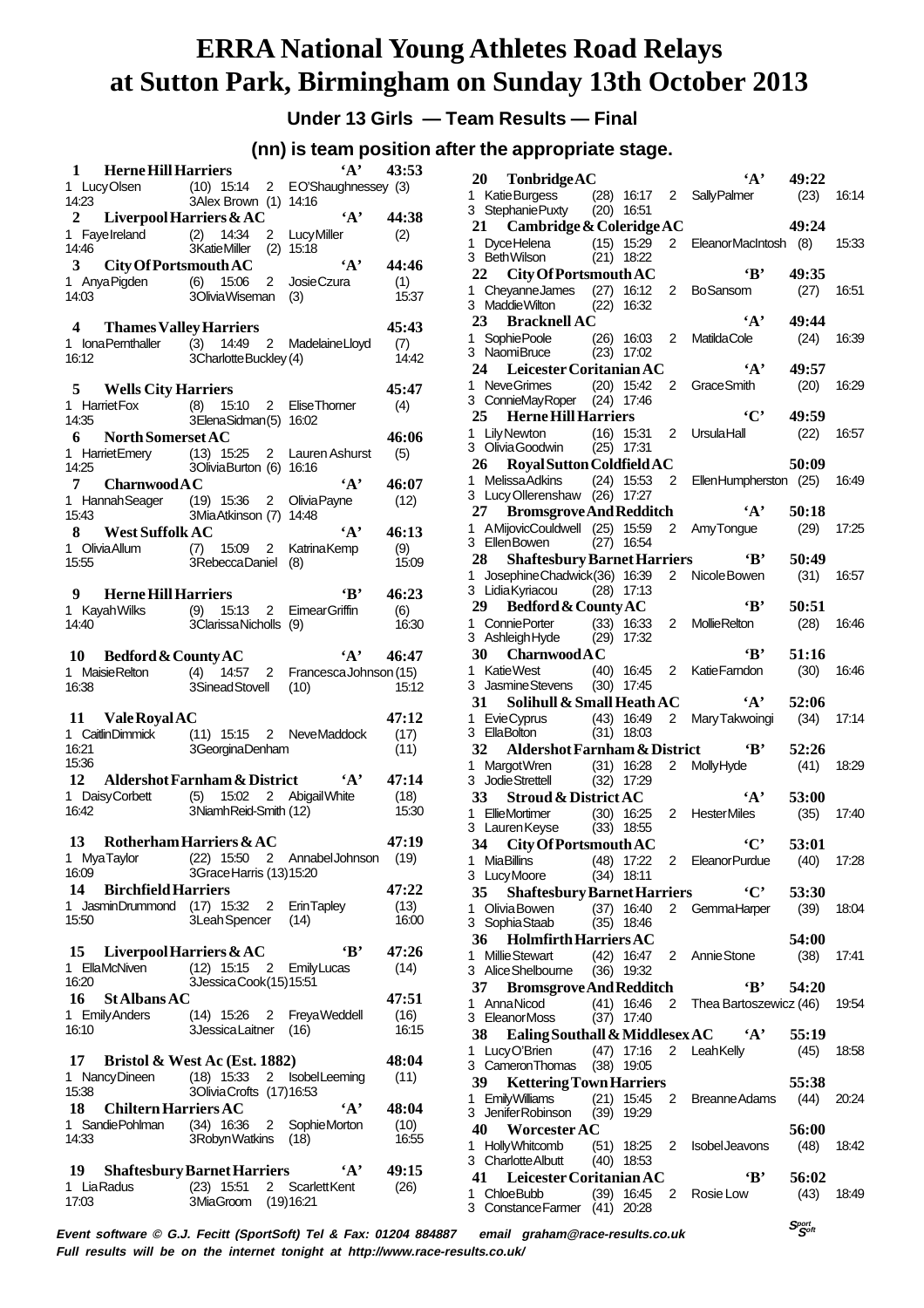|        | 42<br><b>Aldershot Farnham &amp; District</b>      |                                |                |                            | $\mathbf{C}$ | 56:42          |       |
|--------|----------------------------------------------------|--------------------------------|----------------|----------------------------|--------------|----------------|-------|
|        | 1 EllieMonday<br>3 GeorgiaBrenton (42) 19:38       | $(50)$ 18:17                   |                | 2 Grace Webber             |              | (47)           | 18:47 |
|        | 43 Newport & District RC                           |                                |                |                            |              | 56:51          |       |
| 1.     | <b>MollieSamuel</b>                                | $(38)$ 16:44                   |                | 2 AmeliaBlakemore          |              | (49)           | 20:37 |
|        | 3 FreyaWilliams<br>44<br>Solihull & Small Heath AC | $(43)$ 19:30                   |                |                            | 'В'          | 1:00:07        |       |
|        | 1 RionaGahan                                       | $(52)$ 18:33                   | $\overline{2}$ | Jennifer Albutt            |              | (50)           | 21:46 |
|        | 3 Louise Gallagher (44)                            | 19:48                          |                |                            |              |                |       |
|        | <b>Incomplete Teams:</b>                           |                                |                |                            |              |                |       |
|        | Taunton AC                                         |                                |                |                            |              |                |       |
|        | 1 Hannah Munro                                     | $(32)$ 16:32 2                 |                | FloraKeeling               |              | (21)           | 15:43 |
|        | <b>Bracknell AC</b>                                |                                |                |                            | ٠R'          |                |       |
|        | 1 Stephanie Poole                                  |                                |                | (44) 16:53 2 Woolston Anna |              | (32)           | 17:05 |
|        | Stockport Harriers & AC                            |                                |                |                            |              |                |       |
|        | 1 Natasha Harrison (45) 16:59 2                    |                                |                | Morganna Alford            |              | (33)           | 17:00 |
|        |                                                    |                                |                |                            |              |                |       |
|        | <b>West Suffolk AC</b><br>1 Libby Walshe           | $(35)$ 16:39 2                 |                | <b>CSpencerHall</b>        | ٠R,          |                | 17:28 |
|        |                                                    |                                |                |                            |              | (36)           |       |
|        | <b>Tonbridge AC</b>                                |                                |                |                            | ٠R,          |                |       |
|        | 1 Abigail Johnstone (29) 16:22 2                   |                                |                | JessicaO'Hara              |              | (37)           | 18:06 |
|        | <b>Coventry Godiva Harriers</b>                    |                                |                |                            | $\cdot_A$ ,  |                |       |
| 1.     | Skye Forster                                       | $(49)$ 18:10 2                 |                | <b>IndvaMasser</b>         |              | (42)           | 17:20 |
|        | Derby Athletic Club                                |                                |                |                            |              |                |       |
|        | 1 JasmineCooper (1) 14:10                          |                                |                |                            |              |                |       |
|        | <b>Blackheath And Bromley Harrier</b>              |                                |                |                            | ٠д,          |                |       |
| 1      | Claudia Pickup (46) 17:10                          |                                |                |                            |              |                |       |
|        |                                                    |                                |                |                            |              |                |       |
|        | <b>Fastest of all legs</b>                         |                                |                |                            |              |                |       |
| 1      | Josie Czura                                        | City Of Po                     |                |                            | A            | 14:03          |       |
|        | 2<br>Jasmine Cooper                                | Derby AC                       |                |                            |              | 14:10          |       |
|        | 3 Alex Brown                                       | Herne Hill                     |                |                            | A            | 14:16          |       |
|        | 4 E O'Shaughnessey                                 | Herne Hill                     |                |                            | A            | 14:23          |       |
| 5<br>6 | Lauren Ashurst<br>Sophie Morton                    | North Some<br>Chiltern H       |                |                            | A            | 14:25<br>14:33 |       |
| L      | Faye Ireland                                       | LiverpoolH                     |                |                            | Α            | 14:34          |       |
| 8      | Elise Thorner                                      | <b>Wells City</b>              |                |                            |              | 14:35          |       |
| 9      | Eimear Griffin                                     | Herne Hill                     |                |                            | в            | 14:40          |       |
|        | 10 Charlotte Buckley<br>11 Lucy Miller             | Thames Val<br>LiverpoolH       |                |                            | A            | 14:42<br>14:46 |       |
|        | 12 Mia Atkinson                                    | Charnwood                      |                |                            | A            | 14:48          |       |
|        | 13 Iona Pernthaller                                | Thames Val                     |                |                            |              | 14:49          |       |
|        | 14 Maisie Relton                                   | Bedford &                      |                |                            | A            | 14:57          |       |
|        | 15 Daisy Corbett<br>16 Anya Pigden                 | Aldershot<br>City Of Po        |                |                            | A<br>А       | 15:02<br>15:06 |       |
|        | 17<br>Olivia Allum                                 | <b>West Suffo</b>              |                |                            | A            | 15:09          |       |
| $=$    | Rebecca Daniel                                     | West Suffo                     |                |                            | A            | 15:09          |       |
|        | 19 Harriet Fox<br>Sinead Stovell<br>20             | <b>Wells City</b><br>Bedford & |                |                            | Α            | 15:10<br>15:12 |       |
|        | 21<br>Kayah Wilks                                  | Herne Hill                     |                |                            | В            | 15:13          |       |
|        | 22 Lucy Olsen                                      | Herne Hill                     |                |                            | А            | 15:14          |       |
|        | Caitlin Dimmick<br>23.                             | Vale Royal                     |                |                            |              | 15:15          |       |
| $=$    | Ella McNiven<br>25 Katie Miller                    | LiverpoolH<br>LiverpoolH       |                |                            | В<br>A       | 15:15<br>15:18 |       |

26 Grace Harris Rotherham 15:20<br>27 Harriet Emery North Some 15:25 27 Harriet Emery North Some 15:25<br>28 Emily Anders St Albans 15:26 28 Emily Anders St Albans 15:26<br>29 Dyce Helena Cambridge 15:29

30 Niamh Reid-Smith Aldershot A 15:30

32 Jasmin Drummond Birchfield 15:32<br>33 Eleanor MacIntosh Cambridge 15:33

29 Dyce Helena Cambridge

33 Eleanor MacIntosh Cambridge

31 Lilv Newton

|     | $\mathbf{r}$ denoted         | ∼<br>щ.           | $\mathbf v$ |       |
|-----|------------------------------|-------------------|-------------|-------|
| $=$ | Nancy Dineen                 | Bristol &         |             | 15:33 |
|     | 35 Georgina Denham           | Vale Royal        |             | 15:36 |
| $=$ | Hannah Seager                | Charnwood         | A           | 15:36 |
| 37  | Olivia Wiseman               | City Of Po        | Α           | 15:37 |
|     | 38 Isobel Leeming            | Bristol &         |             | 15:38 |
|     |                              |                   | A           | 15:42 |
| 39  | Neve Grimes                  | Leicester         |             |       |
| 40  | Olivia Payne                 | Charnwood         | Α           | 15:43 |
| $=$ | Flora Keeling                | Taunton Ac        |             | 15:43 |
| 42  | Emily Williams               | Kettering         |             | 15:45 |
| 43  | Erin Tapley                  | <b>Birchfield</b> |             | 15:50 |
| $=$ | Mya Taylor                   | Rotherham         |             | 15:50 |
| 45  | Lia Radus                    | Shaftesbur        | A           | 15:51 |
| $=$ | Jessica Cook                 | LiverpoolH        | В           | 15:51 |
| 47  | Melissa Adkins               | <b>Royal Sutt</b> |             | 15:53 |
| 48  | Katrina Kemp                 | <b>West Suffo</b> | A           | 15:55 |
| 49  | A MijovicCouldwell           | Bromsgrove        | А           | 15:59 |
| 50  | Leah Spencer                 | <b>Birchfield</b> |             | 16:00 |
| 51  | Elena Sidman                 | <b>Wells City</b> |             | 16:02 |
| 52  | Sophie Poole                 | Bracknell         | А           | 16:03 |
|     | 53 Annabel Johnson           | Rotherham         |             | 16:09 |
|     | 54 Freya Weddell             | St Albans         |             | 16:10 |
| 55  |                              | City Of Po        | в           | 16:12 |
|     | Cheyanne James               |                   |             |       |
| $=$ | Madelaine Lloyd              | Thames Val        |             | 16:12 |
| 57  | Sally Palmer                 | Tonbridge         | Α           | 16:14 |
| 58  | Jessica Laitner              | St Albans         |             | 16:15 |
|     | 59 Olivia Burton             | North Some        |             | 16:16 |
| 60  | Katie Burgess                | Tonbridge         | A           | 16:17 |
| 61  | <b>Emily Lucas</b>           | LiverpoolH        | В           | 16:20 |
| 62. | Neve Maddock                 | Vale Royal        |             | 16:21 |
| $=$ | Mia Groom                    | Shaftesbur        | Α           | 16:21 |
| 64  | Abigail Johnstone            | Tonbridge         | В           | 16:22 |
|     | 65 Ellie Mortimer            | Stroud & D        | A           | 16:25 |
| 66  | Margot Wren                  | Aldershot         | B           | 16:28 |
| 67  | <b>Grace Smith</b>           | Leicester         | Α           | 16:29 |
| 68  | Clarissa Nicholls            | Herne Hill        | в           | 16:30 |
| 69  | Hannah Munro                 | Taunton Ac        |             | 16:32 |
| $=$ | Maddie Wilton                | City Of Po        | в           | 16:32 |
| 71  | Connie Porter                | Bedford &         | В           | 16:33 |
| 72  | Sandie Pohlman               | Chiltern H        | A           | 16:36 |
| 73  | Francesca Johnson Bedford &  |                   | A           | 16:38 |
| 74  | Josephine ChadwickShaftesbur |                   | в           |       |
|     |                              |                   |             | 16:39 |
| $=$ | Libby Walshe                 | <b>West Suffo</b> | В           | 16:39 |
| $=$ | Matilda Cole                 | <b>Bracknell</b>  | Α           | 16:39 |
| 77  | Olivia Bowen                 | Shaftesbur        | C           | 16:40 |
| 78  | Abigail White                | Aldershot         | A           | 16:42 |
| 79  | Mollie Samuel                | Newport &         |             | 16:44 |
| 80  | <b>Katie West</b>            | Charnwood         | в           | 16:45 |
| $=$ | Chloe Bubb                   | Leicester         | в           | 16:45 |
| 82  | Katie Farndon                | Charnwood         | в           | 16:46 |
| $=$ | Mollie Relton                | Bedford &         | B           | 16:46 |
| $=$ | Anna Nicod                   | Bromsgrove        | в           | 16:46 |
| 85  | <b>Millie Stewart</b>        | Holmfirth         |             | 16:47 |
| 86  | Ellen Humpherston            | <b>Royal Sutt</b> |             | 16:49 |
| $=$ | Evie Cyprus                  | Solihull &        | Α           | 16:49 |
| 88  | Bo Sansom                    | City Of Po        | В           | 16:51 |
| $=$ | <b>Stephanie Puxty</b>       | Tonbridge         | Α           | 16:51 |
| 90  | Stephanie Poole              | Bracknell         | B           | 16:53 |
| $=$ | Olivia Crofts                | Bristol &         |             | 16:53 |
|     | 92 Ellen Bowen               | Bromsgrove        | Α           | 16:54 |
|     | 93 Robyn Watkins             | Chiltern H        | A           | 16:55 |
| 94  | Nicole Bowen                 | Shaftesbur        | B           | 16:57 |
|     | Ursula Hall                  | Herne Hill        | С           |       |
| $=$ |                              |                   |             | 16:57 |
| 96  | Natasha Harrison             | Stockport         |             | 16:59 |
| 97  | Morganna Alford              | Stockport         |             | 17:00 |
| 98  | Naomi Bruce                  | <b>Bracknell</b>  | A           | 17:02 |
|     | 99 Scarlett Kent             | Shaftesbur        | A           | 17:03 |
|     | 100 Woolston Anna            | Bracknell         | B           | 17:05 |
|     | 101 Claudia Pickup           | <b>Blackheath</b> | A           | 17:10 |
|     | 102 Lidia Kyriacou           | Shaftesbur        | B           | 17:13 |
|     | 103 Mary Takwoingi           | Solihull &        | A           | 17:14 |
|     | 104 Lucy O'Brien             | Ealing Sou        | А           | 17:16 |

**Event software © G.J. Fecitt (SportSoft) Tel & Fax: 01204 884887 email graham@race-results.co.uk Full results will be on the internet tonight at http://www.race-results.co.uk/**